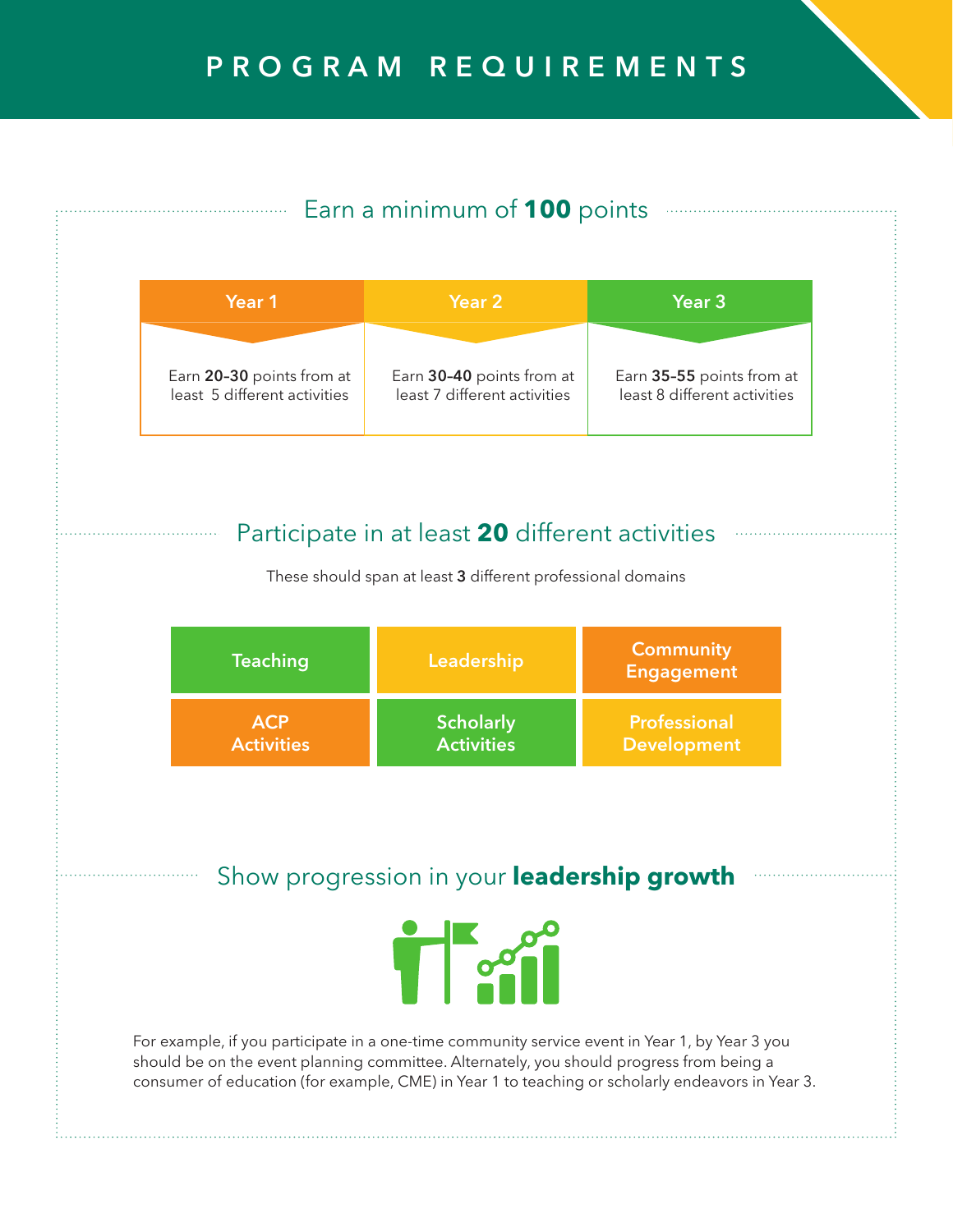

## Activities and Point Allocations

A list of potential activities within each domain is outlined below. It will be important to increase your activities and your leadership role within those activities as you move through this program. Each activity will have a point value assigned to it based on the extent of your role within the activity.

Point allocations for each activity can be found at acponline.org/guided-facp.

#### Teaching Activities

- Didactic teaching of medical students, residents, fellows-in-training, or allied health professionals
- Clinical teaching of medical students, residents, fellows-in-training, or allied health professionals
- Teaching lecture role for an intradisciplinary or interdisciplinary setting (such as grand rounds or morbidity-mortality report)
- Program faculty for a lectureship or a workshop at an ACP meeting, a state or regional conference, or a national or international conference
- Lectureship or other activities for the lay public with the primary focus being education on a medical topic

#### Leadership Activities

- Participation on a national ACP or ACP Services committee, subcommittee, or council
- Participation on a Chapter-level ACP or ACP Services committee, subcommittee, or council
- Service as a mentor/advisor to a resident/fellow council
- Service as a mentor/advisor to an Internal Medicine Interest Group (IMIG)
- Residency or fellowship program leadership
- Participation on a board or committee for a national medical society or organization
- Participation on a board or committee for a regional or state-level medical society or organization
- Participation on a local board or committee (for example, hospital committee)
- Participation in advocacy activities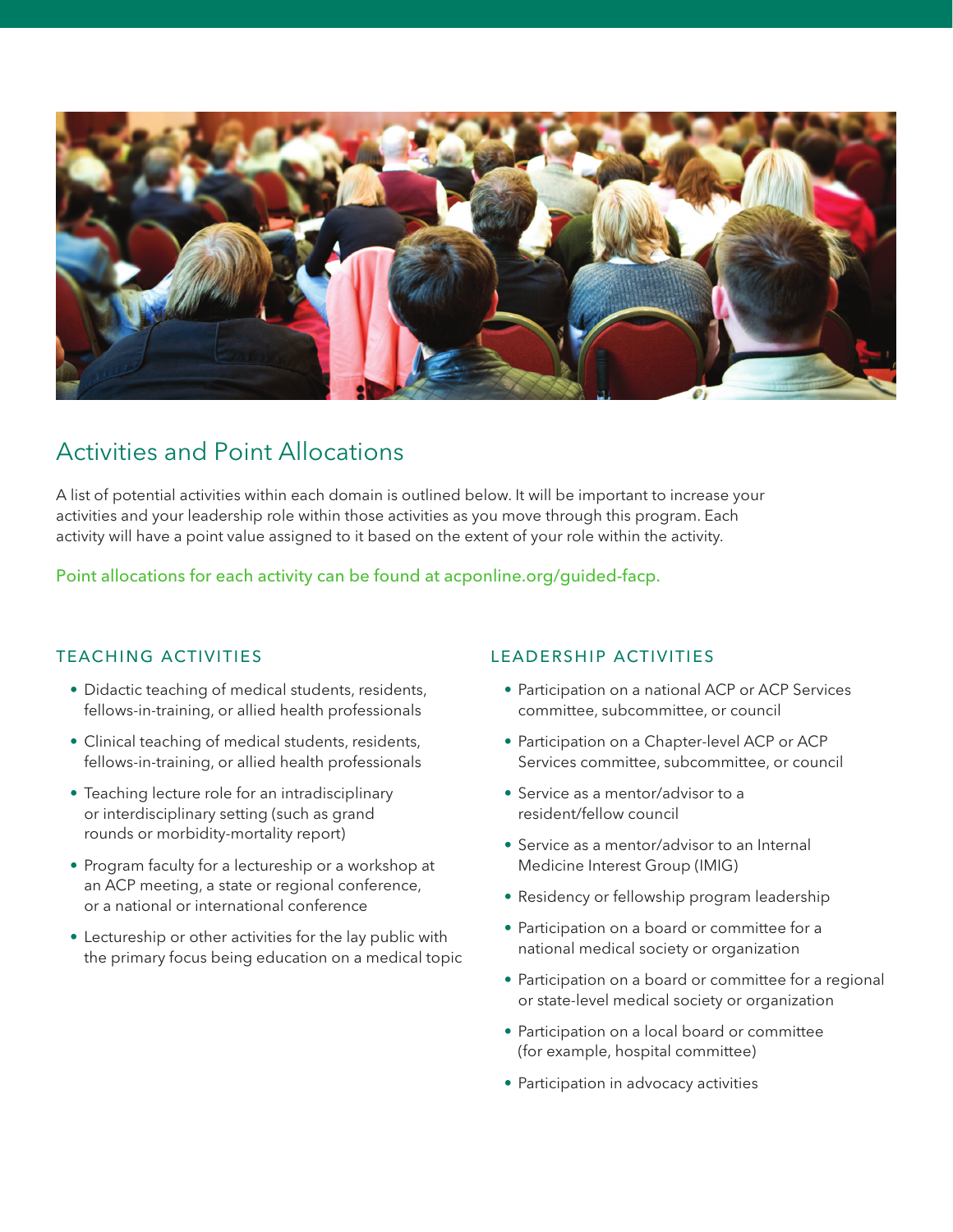#### Community Engagement and Service

- Service on the board of directors for a nonprofit with a community service mission
- Service on a committee for a nonprofit with a community service mission
- Participation as a volunteer in a community service activity

#### Participation in ACP Activities

- Attendance at ACP's Internal Medicine meeting
- Attendance at an ACP Chapter meeting
- Attendance at other ACP meetings (for example, Maintenance of Certification Prep Courses)
- Active posting to ACP Member Forums (minimum of 26x/year)
- Service as an ACP Member Forum facilitator (posts weekly)
- Utilization of the Medical Knowledge Self-Assessment Program® (MKSAP®)
- Participation in the Certificate for Physician Leadership in Hospital Medicine
- Service as a capstone advisor to the Certificate for Physician Leadership in Hospital Medicine
- Participation in the ACP Leadership Academy
- Service as a poster judge at a local competition
- Service as a poster judge at a national competition
- Service as a member of the national Abstract Review Board
- Participation in an *Annals* activity (for example, photography or CME)
- Utilization of ACP Practice Advisor®
- Participation in ACP's Advocates for Internal Medicine Network

#### Scholarly Activities

- Author of a peer-reviewed article
- Author of a non-peer-reviewed article
- Author of a book chapter
- Author of an abstract (case report, research, quality improvement, or high-value care categories)
- Author of a poster (case report, research, quality improvement, or high-value care categories)
- Author of a letter or brief communication published in a peer-reviewed journal
- Author of an article published in an electronic or online journal
- Reviewer for *Annals of Internal Medicine*
- Reviewer for ACP Journal Club®
- Reviewer for the Medical Knowledge Self-Assessment Program (MKSAP)
- Service as a clinical relevance rater for ACP Journal Club or ACP JournalWise®

#### Professional Development

- Attainment of Masters or Doctoral degree in addition to an MD or MBBS (one-time credit)
- Subspecialty Board Certification (ABMS Board or equivalent) (one-time credit)
- Participation in ABIM's Maintenance of Certification program (ABPN's MOC for Neurologists) (annually, if applicable)
- Completion of a subspecialty fellowship
- Participation and documentation of continuing medical education
- Honorific professional achievements (for example, FRCP or AGSF) (one-time credit)

This list is comprehensive but not all-inclusive. If you participate in an unlisted activity that you believe warrants inclusion in your Guided Fellowship journey, add it to your account online and the Credentials Committee will apply bonus points as appropriate.